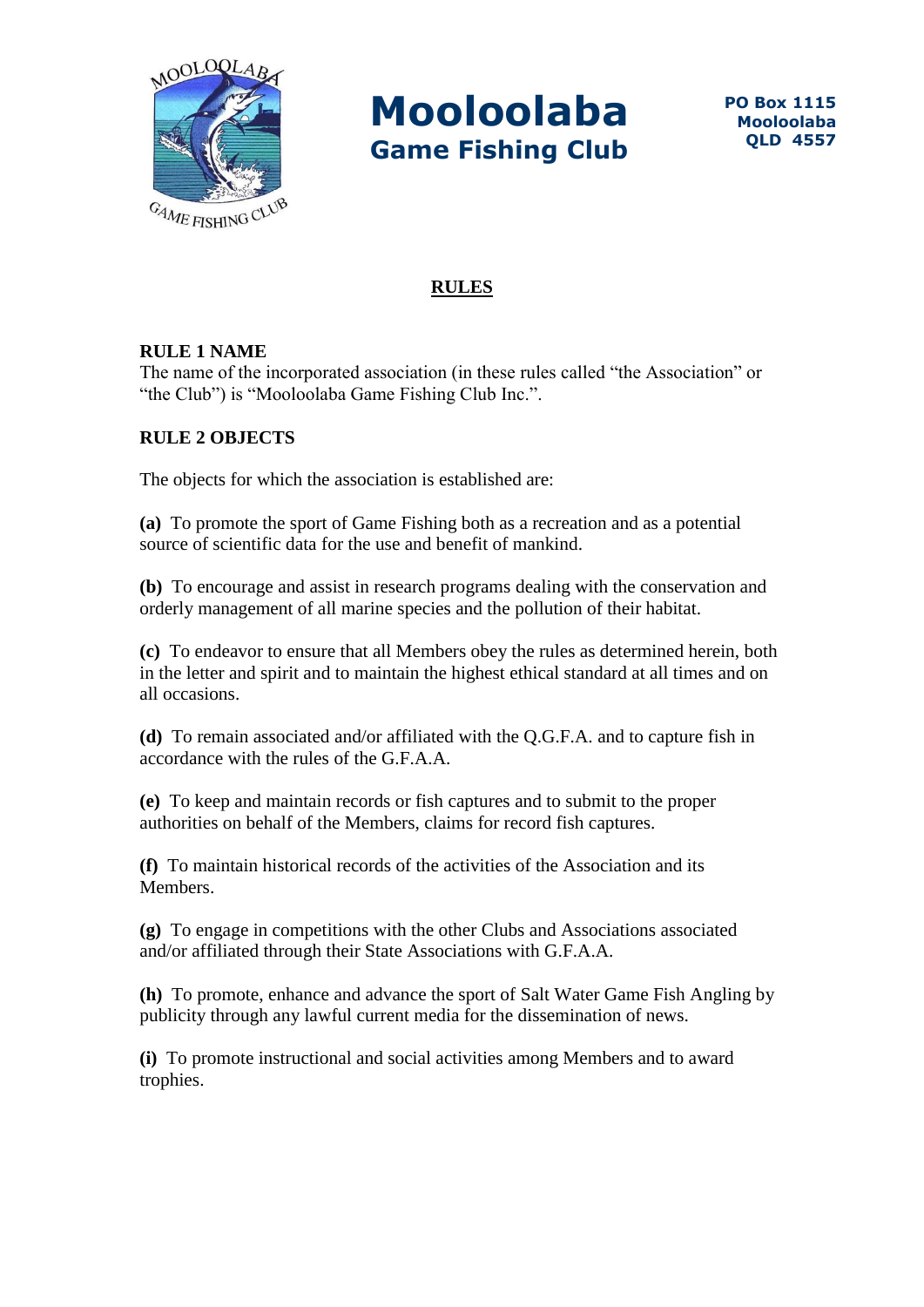

**(j)** To affiliate and/or associate with any society, body or club having similar objects, or to join or co-operate with or subscribe to the funds of any society, body or association for the purpose of better attaining or otherwise furthering the objects and interests of the Association.

**(k)** To purchase, transfer, sell, assign, mortgage, charge, lease, hire or exchange land, boats and/or any other property or goods in any manner authorized by law.

**(l)** To do all such acts and things as may be deemed necessary in order to achieve any or all of the above objects.

**(m)** To encourage and promote, within the membership, safety at sea.

## **RULE 3 POWERS**

The powers of the Association are:-

**(a)** to take over the funds and other assets and the liabilities of the present unincorporated association known as the "Mooloolaba Game Fishing Club":

**(b)** to subscribe to, become a member of and co-operate with any other association, club or organization, whether incorporated or not, whose objects are altogether or in part similar to those of the association, but the association shall not subscribe to or support with its funds any club, association or organization which does not prohibit the distribution of its income and property among its member to an extent at least as great as that imposed on the association under or by virtue of Rule 15.10.;

**(c)** in furtherance of the objects of the association to buy, sell and deal in all kinds of articles, commodities and provisions, both liquid and solid, for the members of the association or persons frequenting the Association's premises;

**(d)** to purchase, take on lease or in exchange, hire or otherwise acquire any lands, buildings, easements or property, real and personal, and any rights or privileges which may be requisite for the purposes of, or capable of being conveniently used in connection with, any of the objects of the association, but in case the association shall take or hold any property which may be subject to any trusts the association shell only deal with the same in such manner as is allowed by law having regard to such trusts;

**(e)** to enter into any arrangements with any Government or Authority that are incidental or conductive to the attainment of the objects and the exercise of the powers of the association;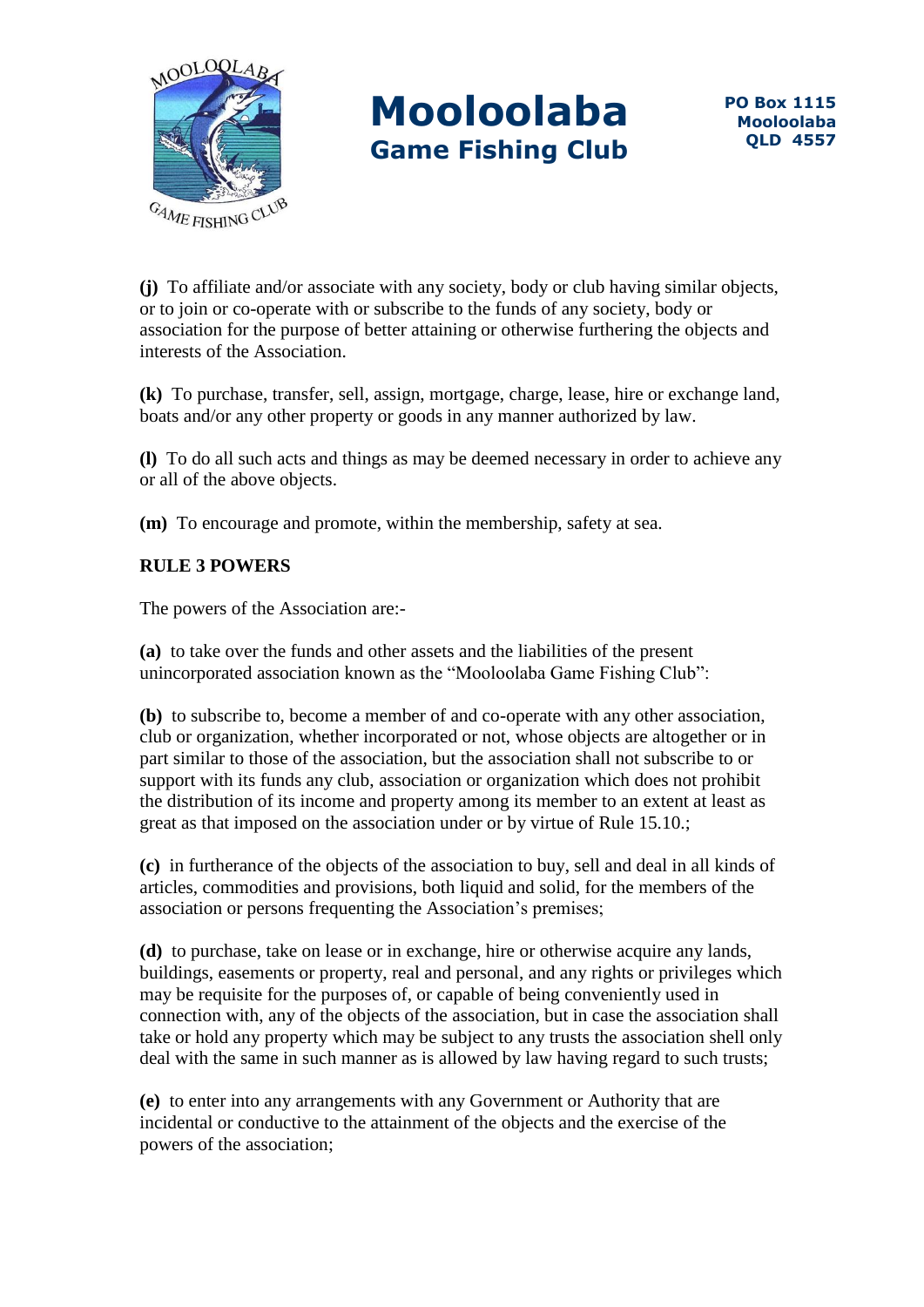

**(f)** to obtain from any such Government or Authority any rights, privileges and concessions which the association may think it desirable to obtain, and to carry, out exercise and comply with any such arrangements, right, privileges and concessions;

**(g)** to appoint, employ, remove or suspend such managers, clerks, secretaries, employees and other persons as may be necessary or convenient for the purposes of the association;

**(h)** to remunerate any person or body corporate for services rendered, or to be rendered, and whether by way of brokerage or otherwise in placing or assisting to place or guaranteeing the placing of any unsecured notes, debentures or other securities of the incorporated association, or in or about the incorporated association or promotion of the incorporated association or in the furtherance of its objects;

**(i)** to construct, improve, maintain, develop, work, manage, carry out, alter or control any houses, buildings, grounds, works or conveniences which may seem calculated directly or indirectly to advance the Association's interests, and to contribute to, subsidise or otherwise assist and take part in the construction, improvement, maintenance, development, working, management, carrying out, alteration or control thereof;

**(j)** to invest and deal with the money of the Association not immediately required in such manner as may from time to time be thought fit;

**(k)** to take, or otherwise acquire, and hold shares, debentures or other securities of any company or body corporated;

**(l)** in furtherance of the objects of the Association to lend and advance money or give credit to any person or body corporate;

**(m)** to guarantee and give guarantees or indemnities for the payment of money or the performance of contracts or obligations by any person or body corporate, and otherwise to assist any person or body corporate;

**(n)** to borrow or raise money either alone or jointly with any other person or legal entity in such manners as may be thought proper and whether upon fluctuating advance account or overdraft or otherwise to represent or secure any moneys and further advances borrowed or to be borrowed alone or with others as aforesaid by notes secured or unsecured, debentures or debenture stock, perpetual or otherwise, or by mortgage, charge, lien or other security upon the whole or any part of the incorporated Association's property or assets present or future and to purchase, redeem or pay-off any such securities;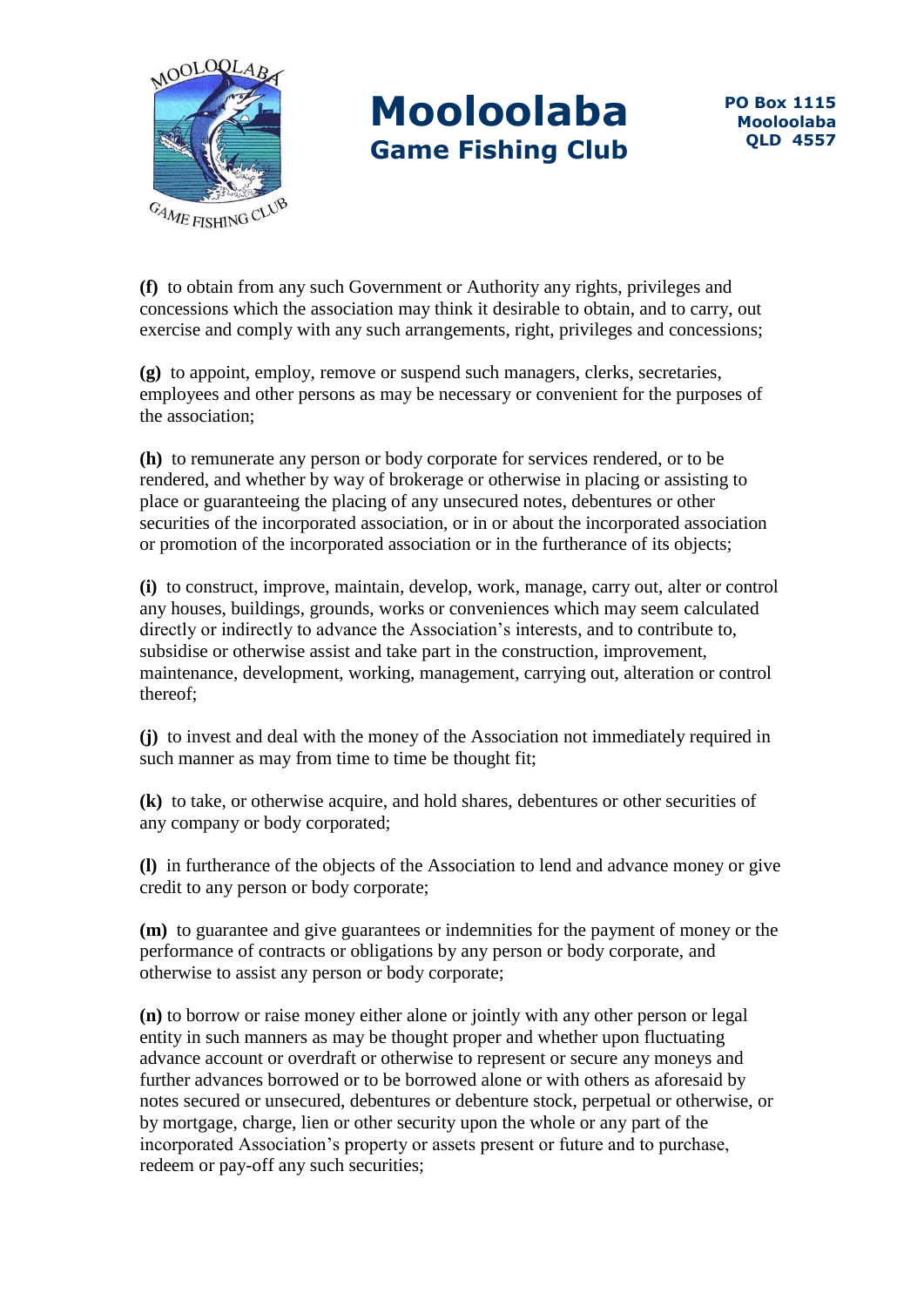

**(o)** to draw, make, accept, endorse, discount, execute and issue promissory notes, bills of exchange, bills of lading and other negotiable or transferable instruments;

**(p)** In furtherance of the objects of the association to sell, improve, manage, develop, exchange, lease, dispose of, turn to account or otherwise deal with all or any part of the property and rights of the association;

**(q)** to take or hold mortgages, lens or charges, to secure payment of the purchase price, or any unpaid balance of the purchase price, of any part of the Association's property of whatsoever kind sold by the Association, or any money due to the Association from purchasers and others;

**(r)** to take any gift of property whether subject to any special trust or not, for any one or more of the objects of the Association but subject always to the exception in paragraph (d) hereof;

**(s)** to take such steps by personal or written appeals, public meetings or otherwise, as may from time to time be deemed expedient for the purpose of procuring contributions to the funds of the Association, in the shape of donations, annual subscriptions or otherwise;

**(t)** to print and publish any newspapers, periodicals, books or leaflets that the Association may think desirable for the promotion of its objects; **(u)** in furtherance of the objects of the Association to amalgamate with any one or more incorporated associations having objects altogether or in part similar to those of the association and which shall prohibit the distribution of its or their income and property among its or their members to an extent at least as great as that imposed upon the Association under or by virtue of Rule 15.10;

**(v)** in furtherance of the objects of the Association to purchase or otherwise acquire and undertake all or any part of the property, assets, liabilities and engagements of any one or more of the incorporated associations with which the Association is authorized to amalgamate;

**(w)** in furtherance of the objects of the Association to transfer all or any part of the property, assets, liabilities and engagements of the Association to any one or more of the incorporated associations with which the Association is authorized to amalgamate;

**(x)** to make donations for patriotic, charitable or community purposes;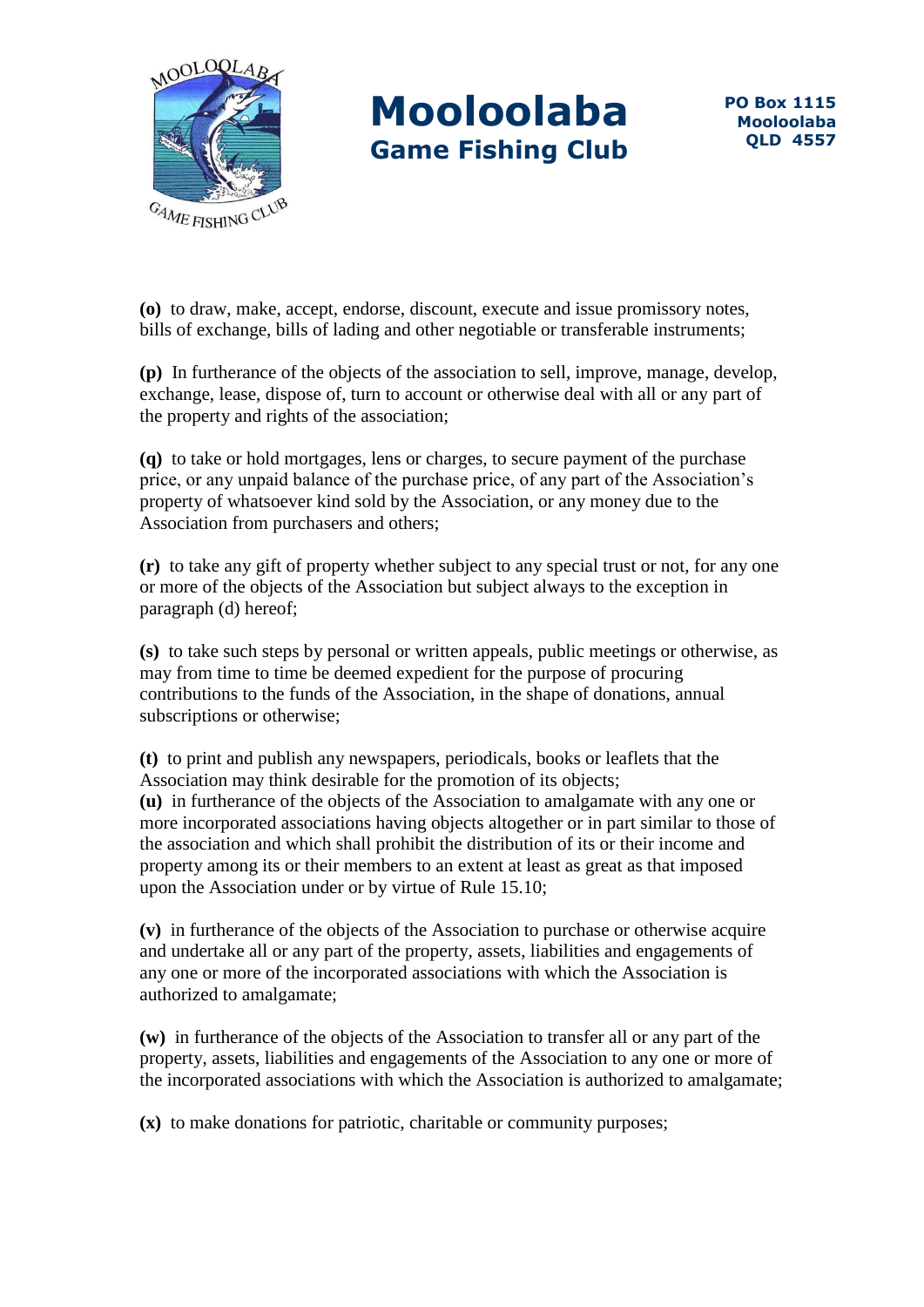

**(y)** to transact any lawful business in aid of the Commonwealth of Australia in the prosecution of any war in which the Commonwealth of Australia is engaged;

**(z)** to do all such other things as are incidental or conducive to the attainment of the objects and the exercise of the powers of the Association.

### **RULE 4 CLASSES OF MEMBERSHIP**

**4.1** The membership of the Association shall consist of any of the following classes of Members:

- **(a)** Ordinary
- (**b)** Junior Member
- **(c)** Honorary Life Member

## **4.2 ORDINARY MEMBER**

The number of Ordinary Members shall be unlimited and available to all persons over the age of sixteen (16) years. However, Members under the age of eighteen (18) years are not entitled to vote or hold a position on the Management Committee.

#### **4.3 JUNIOR MEMBER**

Any person under the age of sixteen (16) years at the beginning of the Association's financial year, who is elected to the membership of the Association in accordance with the rules applicable to ordinary Members shall be a Junior Member during that year and succeeding years until attaining the age of sixteen (16) years at which time full membership shall be automatically granted.

Junior Membership shall be unlimited in number and a Junior Member shall be entitled to all privileges of ordinary Membership, save that a Junior Member shall not be entitled to vote at any meeting of the association. Furthermore, the fee for such Junior Membership shall be no less than the cost of the affiliation and/or association with Q.G.F.A. However, Members under the age of eighteen (18) are not entitled to vote or hold a position on the Management Committee.

### **4.4 HONORARY LIFE MEMBER**

The management committee may submit the name of any Member of the Association to an Annual General Meeting to receive by vote or simple majority the honour of Honorary Life Member. A minimum requirement for such honour shall be that the Member has rendered outstanding service to this Association and to the sport of Game Fish Angling for a minimum of seven (7) years.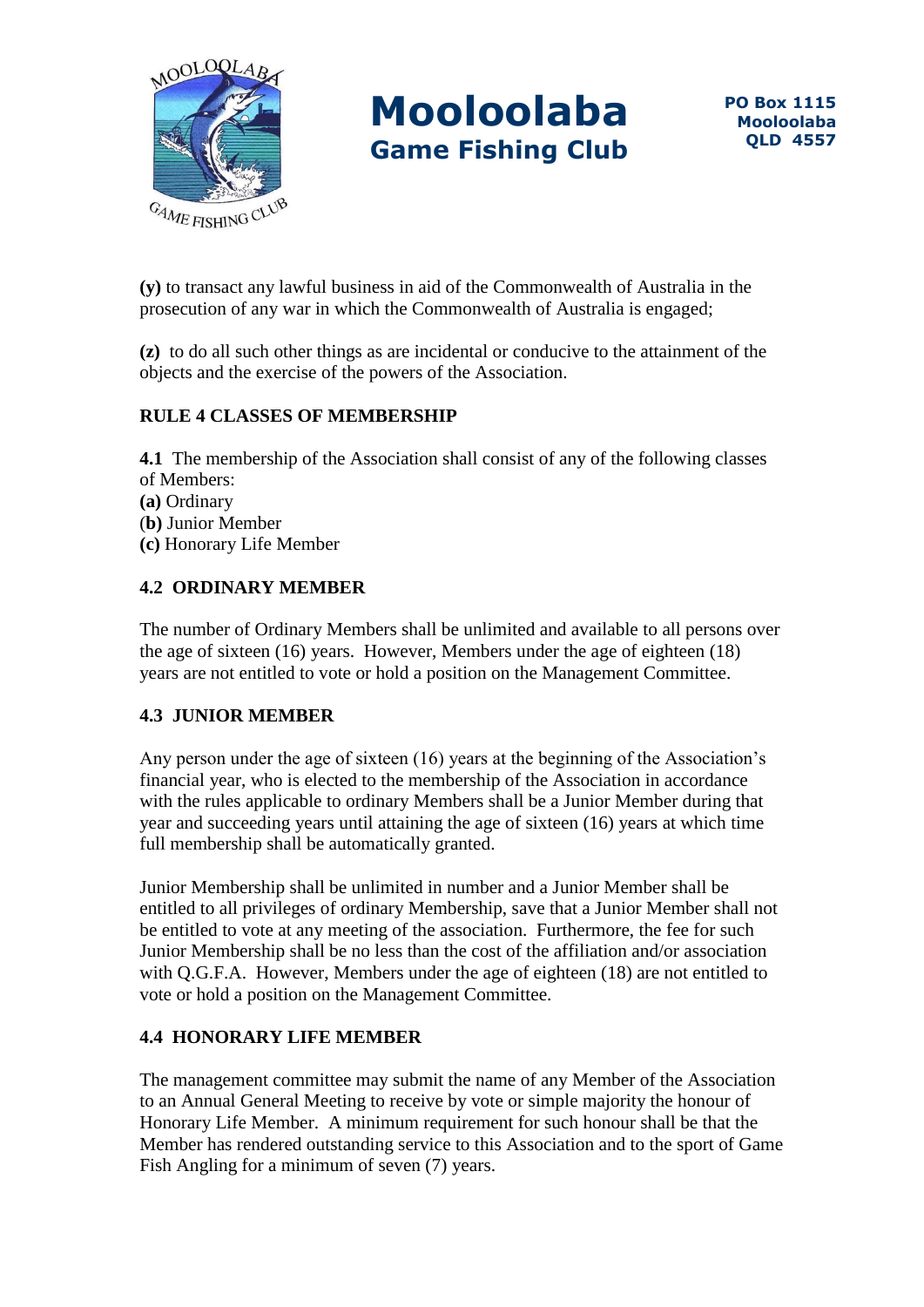

Honorary Life Members have the right to attend all General and other association meetings, excluding Management Committee meetings and to have a voice and vote at such meetings. Honorary Life Members shall be entitled to all the privileges of ordinary Membership but they shall not be required to pay an annual subscription for membership. No more than one submission for any Honorary Life Member may be made in any one year.

## **RULE 5 APPLICATION FOR MEMBERSHIP**

**5.1** Every person who at the date of incorporation of the Association was a Member of the unincorporated Association and who prior to the day of incorporation, agrees in writing to become a Member of the Association shall be admitted by the management committee to the same class of membership of the Association as that Member held in the unincorporated Association.

Every Member of the Association who previously to agreeing to become a Member of the Association has paid the Member's subscription due on or before the day of incorporation, as a Member of the unincorporated Association shall not be liable to pay any further sum by way of annual subscription to the Association for the period prior to the day of incorporation.

**5.2** Every candidate for admission as either an Ordinary Member or a Junior Member shall make written application on the Association's double sided application form and be proposed by one existing Ordinary Member and seconded by another existing Ordinary Member both of whom shall vouch for their personal knowledge of the respectability and fitness of the candidate. The nomination from shall contain the candidate's full name, address and occupation and any other information as the management committee may require. The candidate must have duly signed the indemnity on the Association's double sided application form before it can be accepted.

**5.3** Every application for membership should be submitted to the Secretary accompanied by entry and annual subscription fees and shall be considered by the management committee at its' next committee meeting held after such application has been displayed for a period of at least one month on the Association's notice board.

**5.4** Subject to acceptance of a new Member, the membership shall commence as from the date of receipt by the Honorary Secretary of the application for membership. All subscriptions received from new Members accepted on or after the  $1<sup>st</sup>$  May in any financial year shall be deemed to be paid to the  $30<sup>th</sup>$  June of the ensuing year.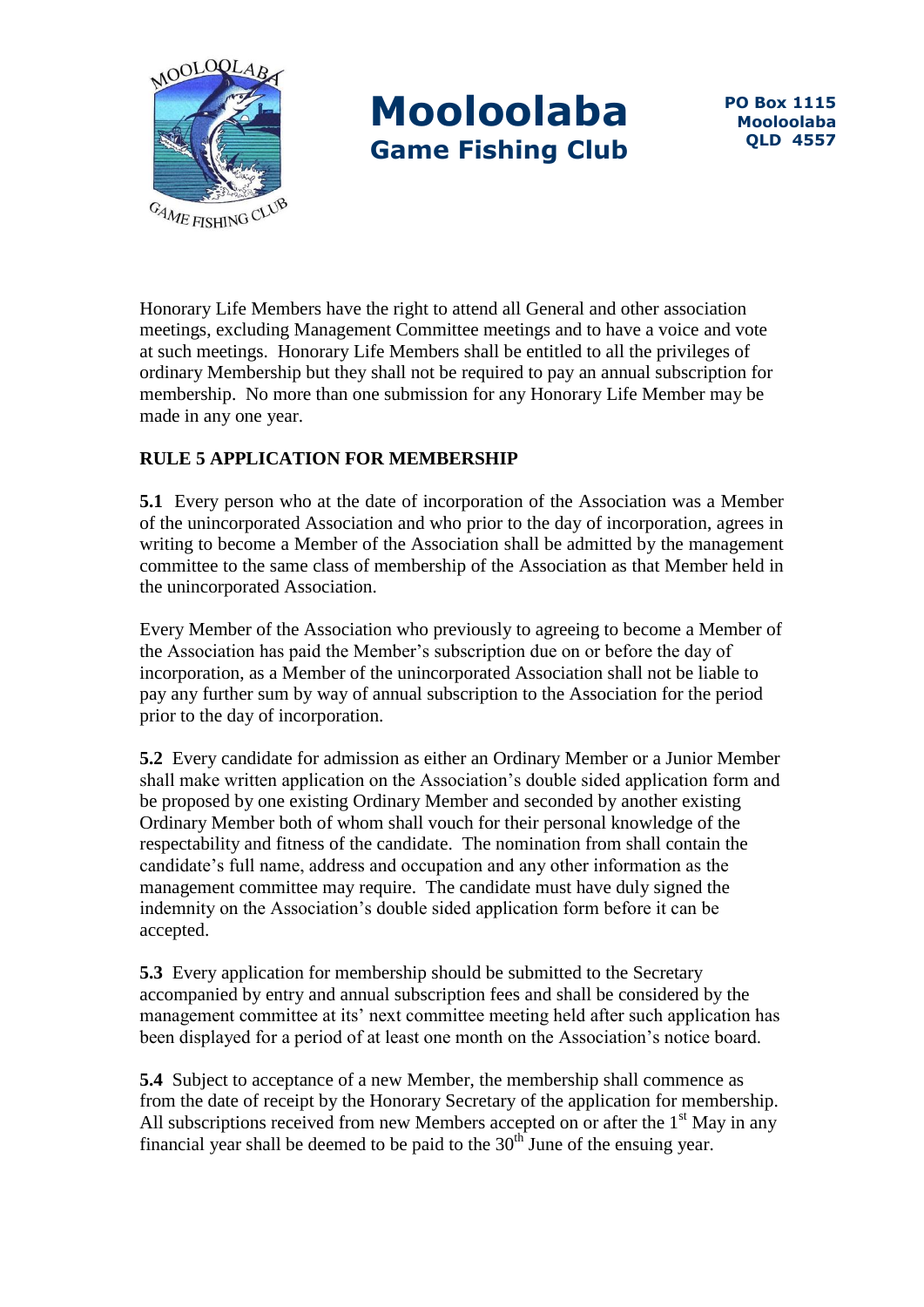

**5.5** Election of Members shall be by open ballot and simple majority of Members present at a properly constituted meeting of the management committee.

**5.6** The management committee have the right to refuse any application for membership and it shall not be required to give any reason for doing so.

**5.7** Upon election of any Member, has or her name, address and occupation shall be entered by the Honorary Secretary on a register of members to be kept for that purpose. The new Member shall be provided with a copy of the Constitution and By-Laws of the Association, also a G.F.A.A Rule book and shall become entitled to the full privileges of the Membership classification which he or she has been elected.

**5.8** Should the Member be a boat owner, then the name and particulars of his or her vessel shall be entered by the Honorary Secretary on a Register of Members' Boats to be kept for that purpose.

## **RULE 6 MEMBERSHIP FEES**

**6.1** Entrance fees, annual subscriptions fees and levies shall be determined from time to time by the management committee.

**6.2** The Association's year shall commence on the first day of July in each year. All annual subscriptions shall become due on the first day of July in each year and shall be payable annually in advance before the  $31<sup>st</sup>$  day of August in each year.

**6.3** If the annual subscription of a Member shall remain unpaid after the 31<sup>st</sup> day of August the Member shall become an unfinancial Member and his or her name shall be removed from the Register of Members. No unfinancial Member shall be allowed to cast his vote at a meeting.

**6.4** Upon any person ceasing to be a Member of the Association pursuant to these rules they shall cease to have any right, title or interest in any of the assets of this Association.

### **RULE 7 TERMINATION OF MEMBERSHIP**

**7.1** Any Member may resign from the Association at any time by giving notice in writing to the Secretary.

Such resignation shall take effect at the time such notice is received by the Secretary unless a later date is specified in the notice when it shall take effect on that later date.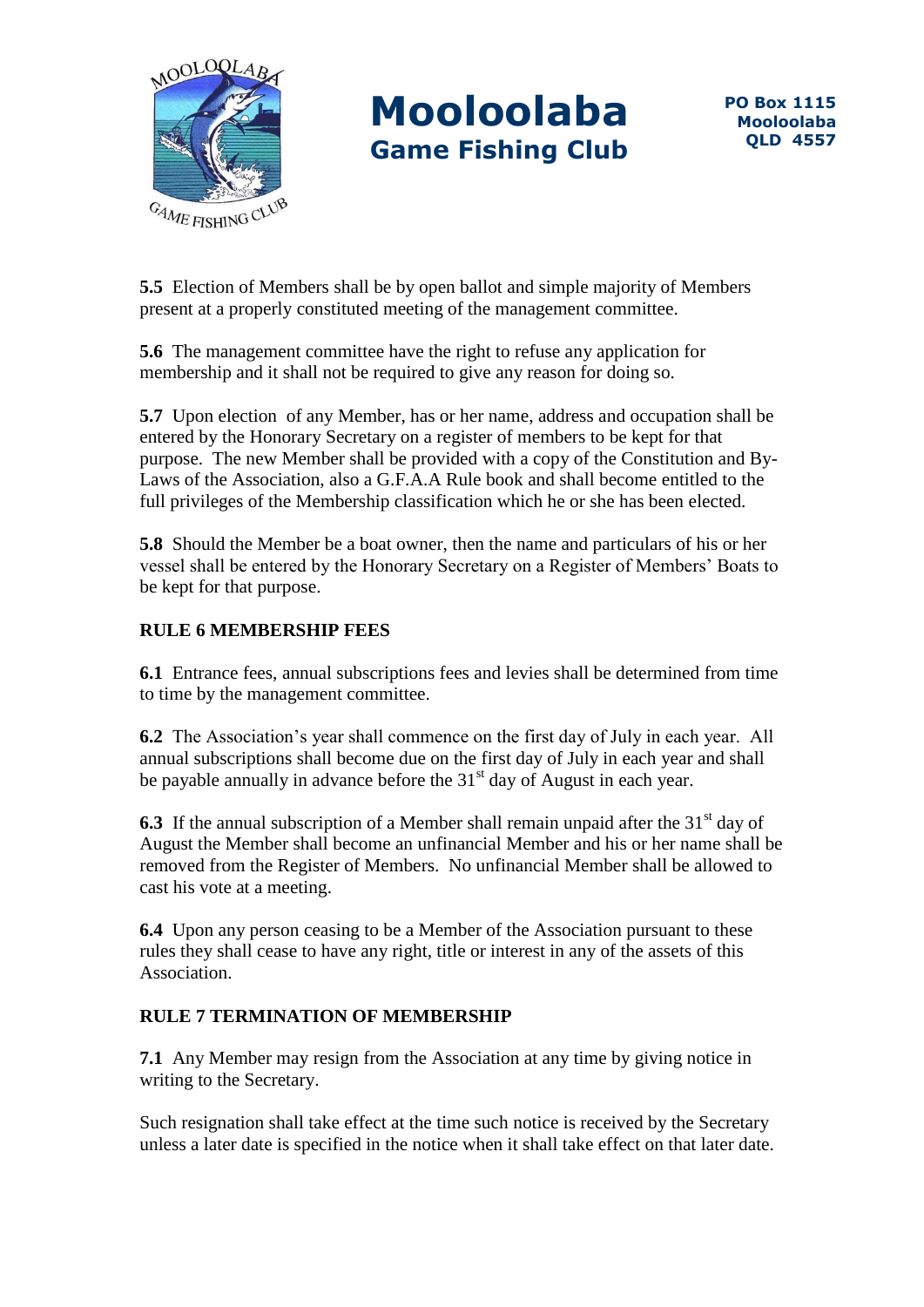

## **7.2** If a Member:

**(a)** is convicted of an indictable offence; or

- **(b)** fails to comply with any of the provisions of these rules; or
- **(c)** has membership fees in arrears for a period of two (2) months or more; or

**(d)** conducts himself or herself in a manner considered to be injurious or prejudicial to the character or interests of the Association; or

**(e)** whose actions may be considered by the management committee as likely to bring discredit to the Association or the sport of the Game Fish Angling;

With the exception of a situation where membership fees have been in arrears for two months or more, then such Member shall render himself or herself liable to expulsion from the Association by a resolution of the management committee provided that at least one week prior to the meeting of the management committee at which such resolution is to be moved, such Member shall have been forwarded notice by certified mail of such intended resolution for his or her expulsion and he or she shall at such meeting, and before the passing of such resolution, have an opportunity of giving orally or in writing any explanation or defence he or she may think fit. Notice of the management committee's resolution expelling a Member pursuant to this rule shall be sent to such person by certified mail.

**7.3** Any notice given to a Member under this rule shall be held to have been duly given if sent by certified mail to the address of the Member appearing in the Association records.

**7.4** Any expulsion of a person shall have no bearing beyond the affairs of the Association. A Member expelled under this rule shall forfeit all right in and claim upon the Association and its' property.

### **RULE 8 APPEAL AGAINST EXPULSION OR TERMINATION OF MEMBERSHIP**

**8.1** A person whose application for membership has been rejected or whose membership has been terminated may within one (1) month of receiving written notification thereof, lodge with the Secretary written notice of the person's intention to appeal against the decision of the management committee.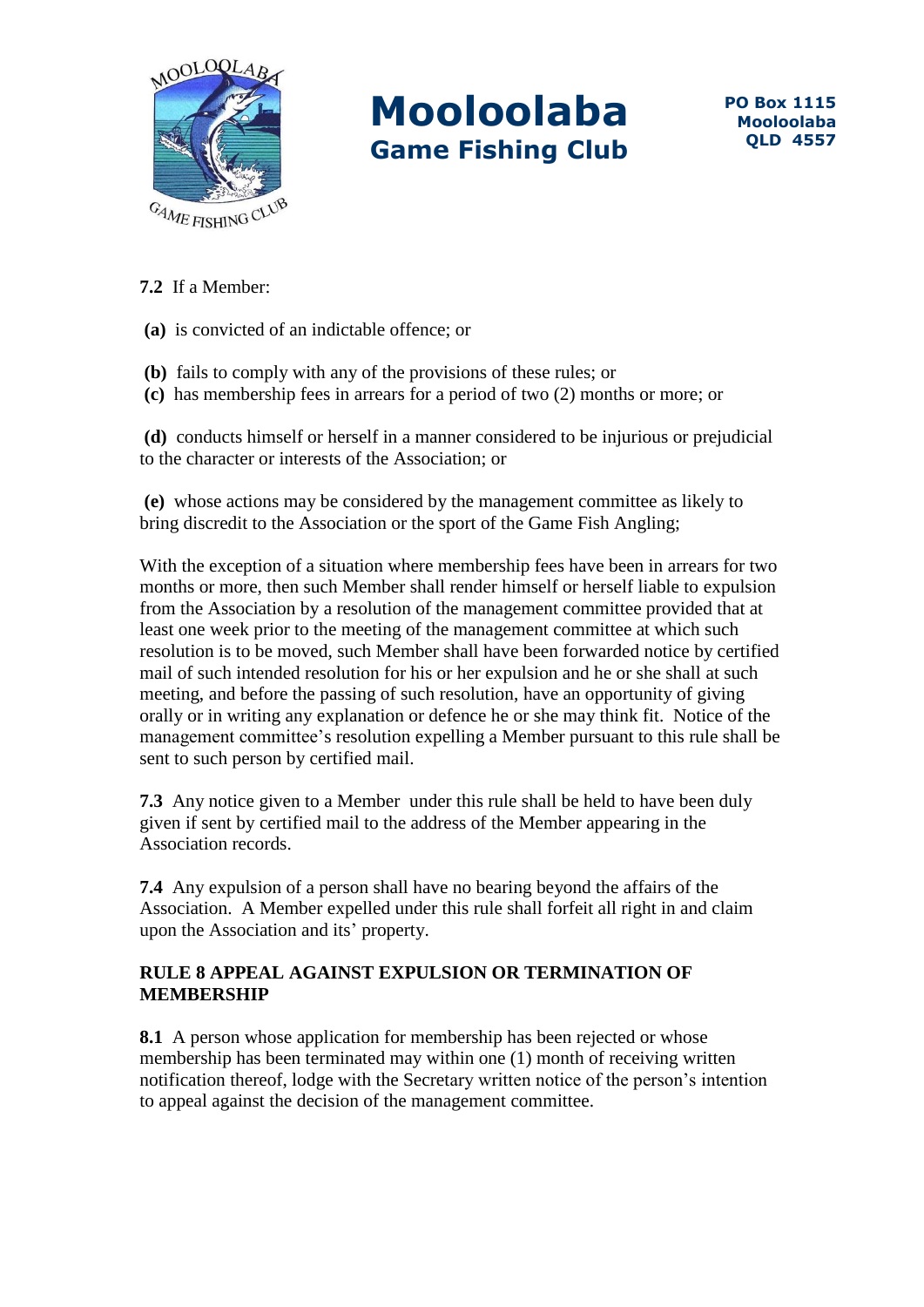

**8.2** Upon receipt of a notification of intention to appeal against rejection or termination of membership the Secretary shall convene, within three (3) months of the date of receipt by the Secretary of such notice, a general meeting to determine the appeal.

**8.3** At any such meeting the applicant shall be given the opportunity to fully present the applicant's case and the management committee or those Members thereof who rejected the application for membership or terminated the membership subsequently shall likewise have the opportunity of presenting its or their case.

**8.4** The appeal shall be determined by the vote of the Members present at such meeting.

**8.5** Where a person, whose application is rejected, does not appeal against the decision of the management committee within the time prescribed by these rules or so appeals but the appeal is unsuccessful, the Secretary shall forthwith refund the amount of any fee paid.

### **RULE 9 MEMBERSHIP OF MANAGEMENT COMMITTEE AND DUTIES OF OFFICE BEARERS OF THE MANAGEMENT COMMITTEE OF THE ASSOCIATION**

## **A MANAGEMENT**

**(a)** The entire management of the Association shall be entrusted to a Management Committee (hereinafter referred to as "the Committee" or "the Management Committee") consisting of the President, the Vice-President, the Hon. Secretary, the Hon. Treasurer or Hon. Secretary/Treasurer, the Club Captain and a minimum of three Ordinary Members of the Association all of whom shall be elected at the Annual General Meeting each year and shall hold office from the date of election until the following Annual General Meeting with the exception of the Vice-President whose office may be appointed as hereinafter provided.

**(aa)** To be eligible for nomination and/or election to the positions or capacities of President, Vice-President, or Secretary, as Ordinary Member must firstly have served a minimum of 12 months on the Management Committee in another capacity or position including that of an Ordinary Member on the Management Committee.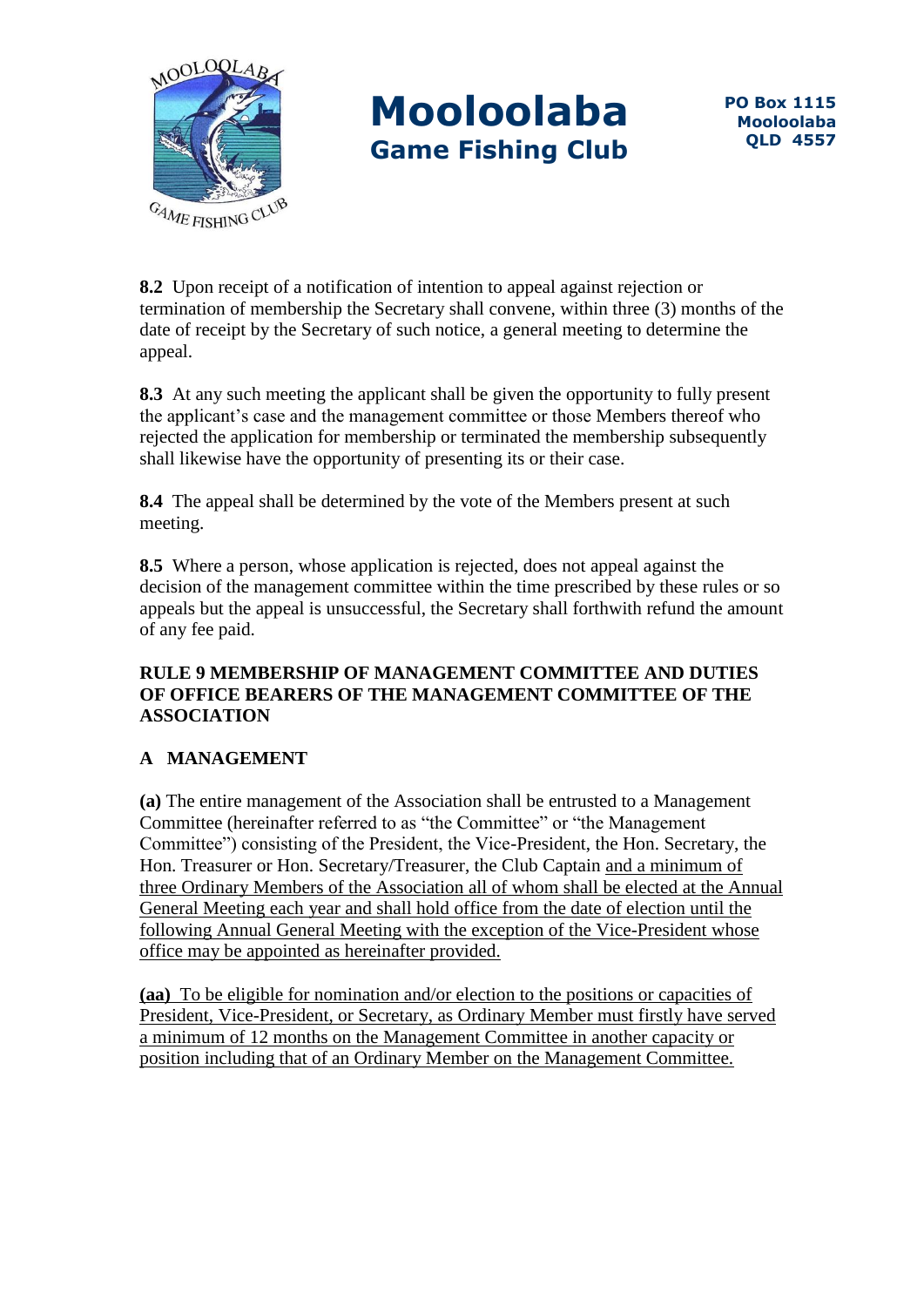

**(aaa)** If at any time the President does not stand for re-election or is not re-elected as President for the following club year, he/she will automatically take the position/capacity/office of the Vice-President for the following year without the necessity for election to such office at the Annual General Meeting, provided he/she is available to so serve the Association as Vice-President and should he/she not be available to so serve the Association as Vice President, then that position shall be filled by election at the Annual General Meeting.

**(b)** The Committee shall not proceed to any business unless a quorum of four members thereof are in attendance.

**(c)** The President, if present, shall take the chair at all Meetings, both Committee and General, and if he is not present then the Vice-President, if present, shall take the chair and if the President or Vice-President are not present at a Meeting or, being present, are unable or unwilling to preside, then a Chairman shall be elected by resolution of the Members present at the Meeting.

**(d)** Casual vacancies on the Committee may be filled by resolution of the Committee.

**(e)** The Committee shall have the power to appoint subcommittees for special purposes and to delegate to them any of the powers of the Committee except those of electing and expelling Members, or altering or revoking By-Laws or these Rules.

**(f)** The Committee is empowered from time to time to make, alter and revoke By-Laws not inconsistent with these Rules for the internal management of the Association, all such By-Laws until revoked shall be binding on all Members of the Association as if they were contained in these Rules.

**(g)** A Meeting of the Committee shall be held every month. Notwithstanding the foregoing, Committee Meetings may be waived providing that no two consecutive Committee Meetings may be so waived. A Special Committee Meeting shall be held when and as required and such meetings of the Committee shall be convened by notice to be given to Members by the Hon. Secretary at least seven clear days before such Meeting.

**(h)** A Committeeman may retire from office upon giving fourteen days notice in writing to the Secretary of his or her intention so to do and such resignation shall take effect upon the expiration of such notice or its earlier acceptance by the Committee.

**(i)** The Office of a Committeeman shall ipso facto be vacated:

**(1)** If he ceases to be a Member of the Association: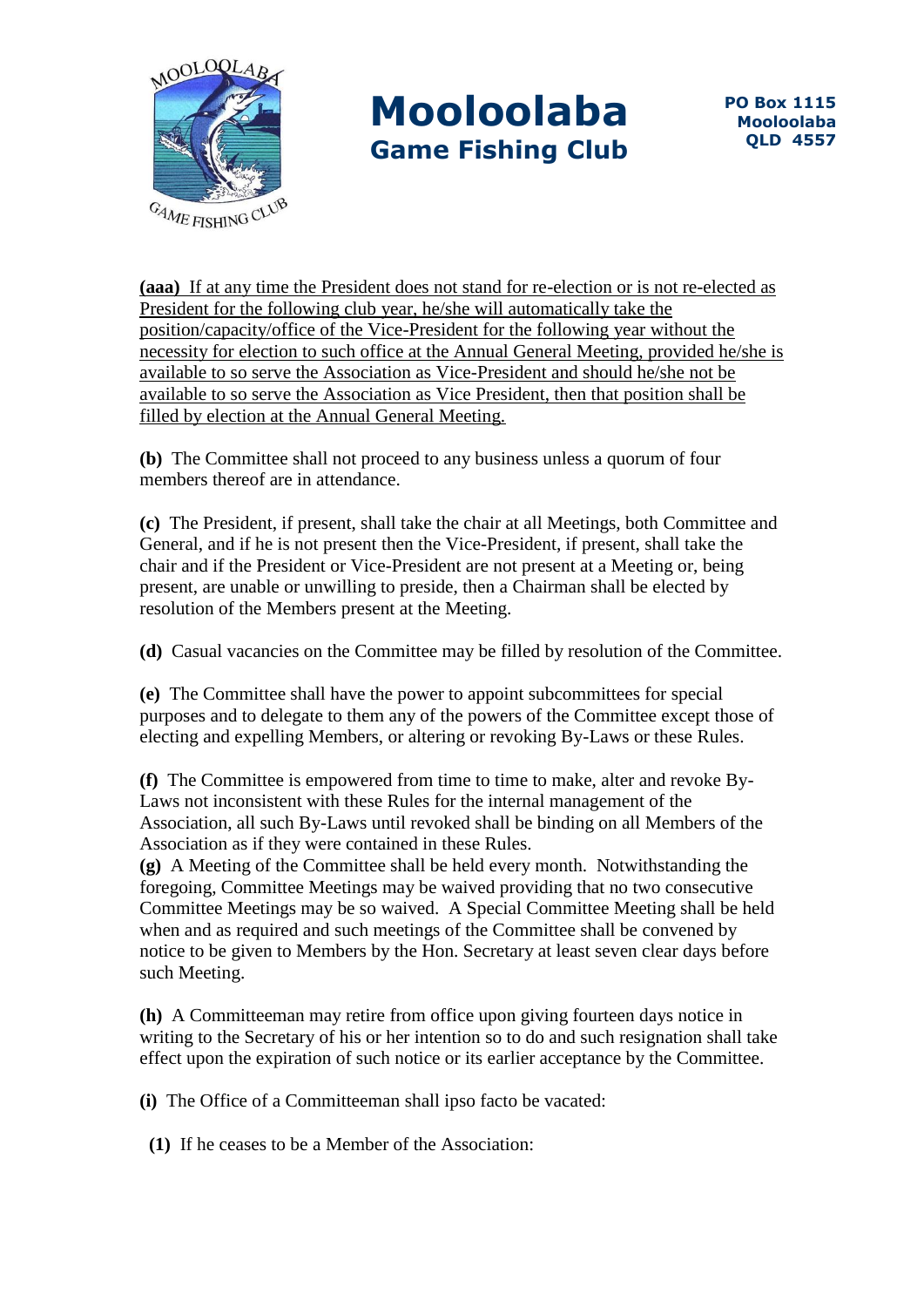

 **(2)** If he is absent from the Meetings of the Committee during a continuous period of four calendar months without special leave of absence from the Committee and the Committee resolve that this office is vacated.

**(j)** The Management Committee shall have power at any time to appoint any Member of the Association to fill any casual vacancy on the Management Committee until the next annual general meetingl

**(k) (1)** Except as otherwise provided by these rules and subject to resolutions of the Members of the Association carried at any general meeting the Management Committee –

 **(i)** shall have the general control and management of the administration of the affairs, property and funds of the Association; and

 **(ii)** shall have the authority to interpret the meaning of these rules and any matter relating to the association on which these rules are silent.

**(2)** The Management Committee may exercise all the powers of the Association

 **(i)** to borrow or raise or secure the payment of money in such manner as the Members of the Association may think fir and secure the same or the payment or performance of any debt, liability, contract, guarantee or other engagement incurred or to be entered into by the Association in any way and in particular by the issue of debentures, perpetual or otherwise charged upon all or any of the Association's property, both present and future, and to purchase, redeem or pay off any such securities; and

 **(ii)** to borrow money from members at a rate of interest not exceeding interest at the rate for the time being charged by bankers in Brisbane for overdrawn accounts on money lent, whether the term of the loan shall be short or long, and to mortgage or charge its property or any part thereof and to issue debentures and other securities, whether outright or as security for any debt, liability or obligation of the Association, and to provide and pay off any such securities; and

 **(iii)** to invest in such manner as the Members of the Association may from time to time determine.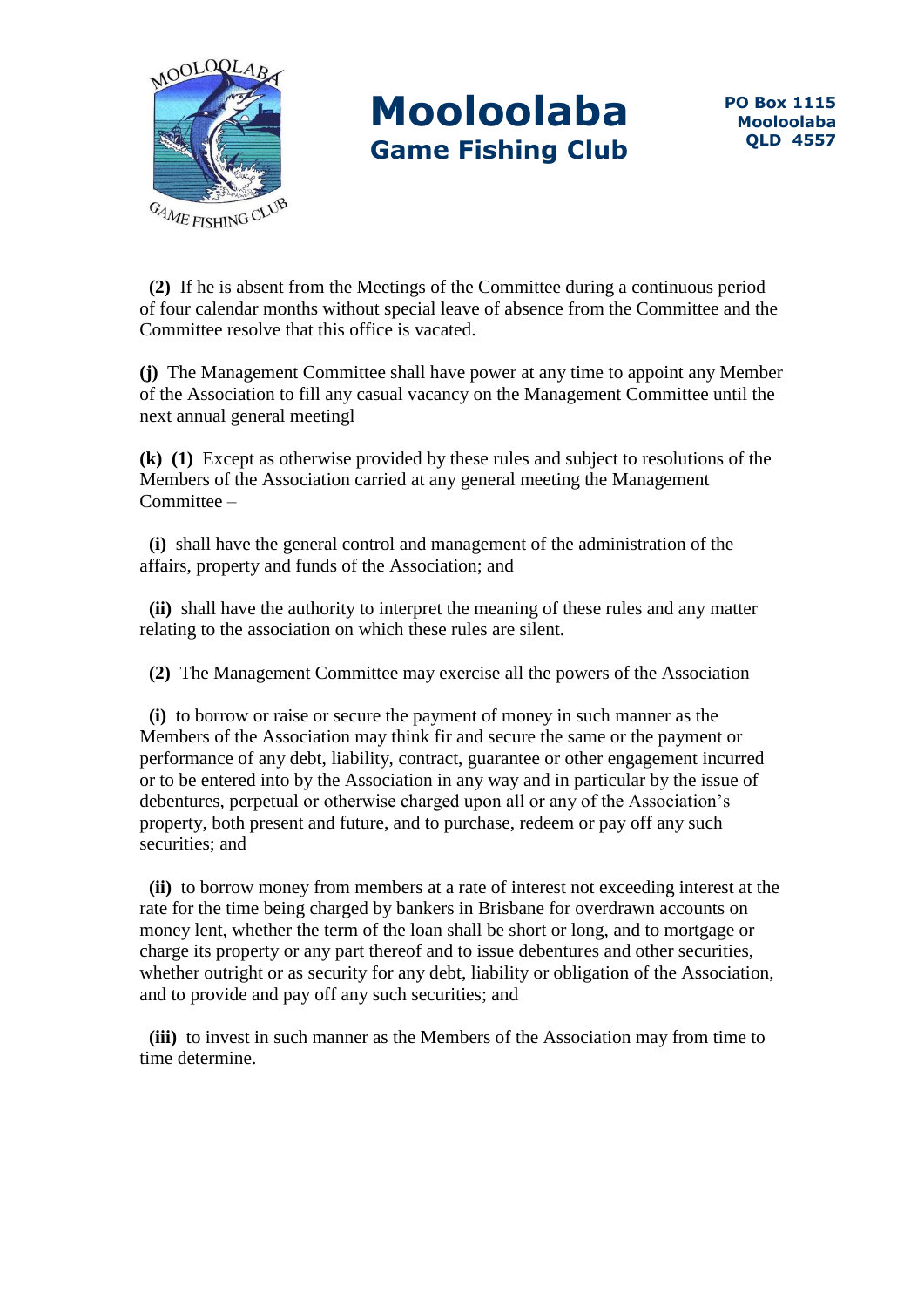

**(l)** All acts done by any meeting of the Management Committee or of a subcommittee or by any person acting as a Member of the Management Committee shall, notwithstanding that it is afterwards discovered that there was some defect in the appointment of any such Member of the Management Committee or person acting as aforesaid, or that the Members of the Management Committee or any of them were disqualified, be as valid as if every person had been duly appointed and was qualified to be a member of the Management Committee.

**(m) (1)** A resolution in writing signed by all the Members of the Management Committee for the time being entitled to receive notice of a meeting of the Management Committee shall be as valid and effectual as if it had been passed at a meeting of the Management Committee duly convened and held.

**(2)** Any such resolution may consist of several documents in like form, each signed by one (1) or more Members of the Management Committee.

## **B. DUTIES OF OFFICE BEARERS**

### **(a)** PRESIDENT

The President shall be the senior executive officer and subject to Clauses 9 A© and 10 6(a) (1) of these Rules, shall preside at all Committee, General and Special General Meeting of the Association. He shall have the right to vote on every motion and shall have in the case of an equality of voting, a casting vote which he must exercise.

#### **(b)** VICE-PRESIDENT

In the absence of the President, the Vice-President shall assume the duties and responsibilities of the President.

#### **(c)** HONORARY SECRETARY

The Honorary Secretary shall be the principal administrative officer or the Club, subject to direction of the President and/or Committee. His or her duties shall be:

**(1)** To keep the Association's books and records in good order for inspection.

**(2)** To record accurately the minutes of the Association.

**(3)** To conduct the correspondence of the Association under the direction of the President and Committee and to preserve copies of all correspondence.

**(4)** To keep records of captures.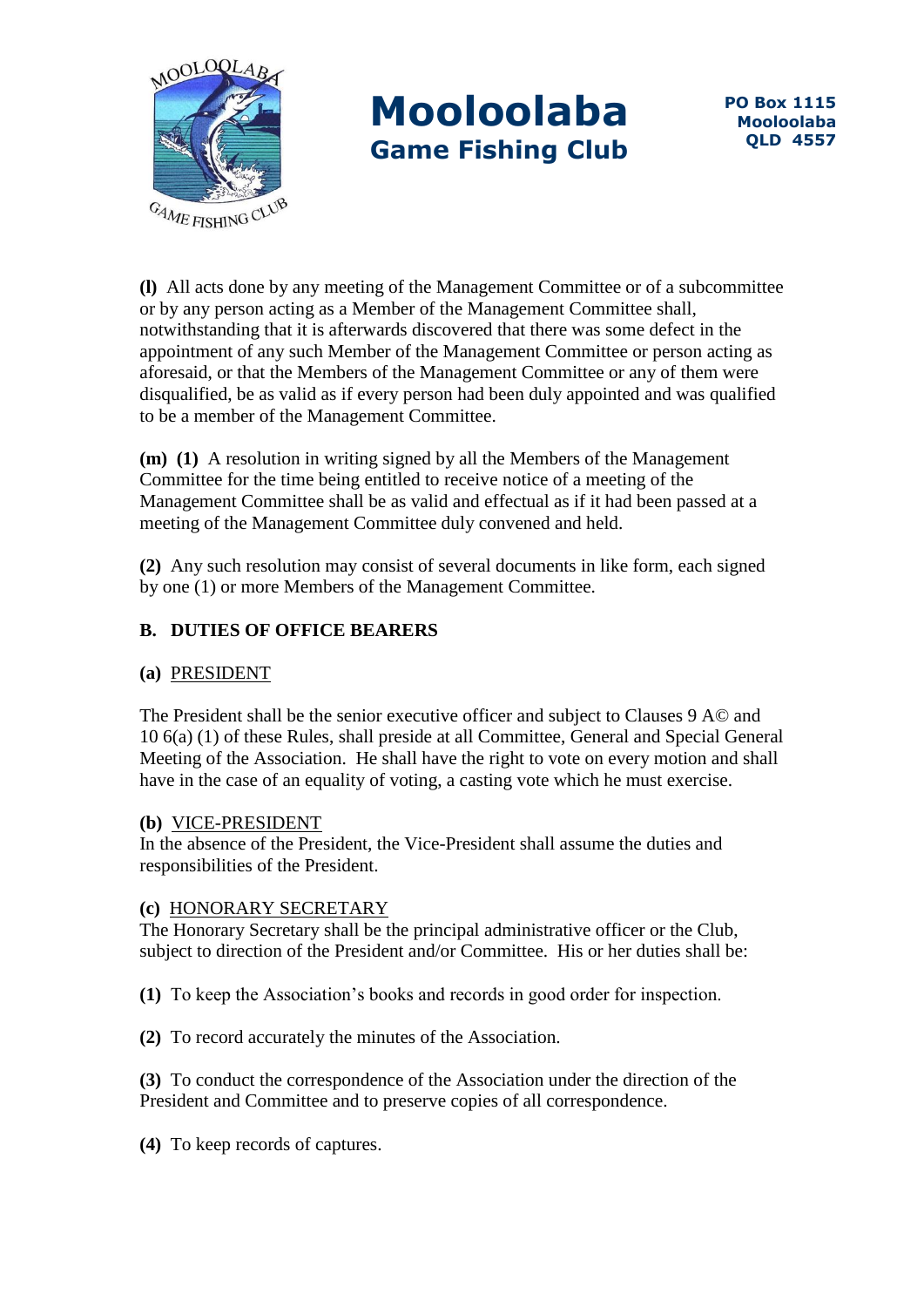

**(5)** To produce to the President, on request, any books or papers in his possession and to give any information as may be required of him.

**(6)** To record receipts of all subscriptions and to pay the sum over to the Treasurer and to take a receipt thereof.

**(7)** To keep a proper register of all Members.

**(8)** To keep a proper boat register and generally do such thing necessary to maintain the Club's activities.

**(9)** The form, custody and use of the Common Seal of the incorporated Association.

**(10)** The Secretary shall cause full and accurate minutes of all questions, matters, resolutions and other proceedings of every Management Committee Meeting and General Meeting or special or extraordinary General Meeting to be entered in a book to be open for inspection at all reasonable times by any financial Member who previously applies to the Secretary for that inspection. For the purpose of insuring the accuracy of the recording of such minutes, the minutes of every Management Committee Meeting shall be signed by the Chairman of that meeting or the Chairman of the next succeeding Management Committee Meeting verifying their accuracy. Similarly, the minutes of every General Meeting shall be signed by the Chairman of that meeting or the Chairman of the next succeeding General Meeting, provided that the minutes of any Annual General Meeting shall be signed by the Chairman of that Meeting or the Chairman of the next succeeding General Meeting or Annual General Meeting.

**(11)** To keep an accurate register of all the Associations' property and Assets.

#### **(d)** HONORARY TREASURER

The Honorary Treasurer's duties shall be:

**(1)** To receive from the Secretary all monies and subscriptions paid to the Association and to deposit them in such bank or banks as may from time to time be determined by the Committee.

**(2)** To keep proper books of accounts and enter therein all monies received and disbursed.

**(3)** To certify and submit accounts for payment.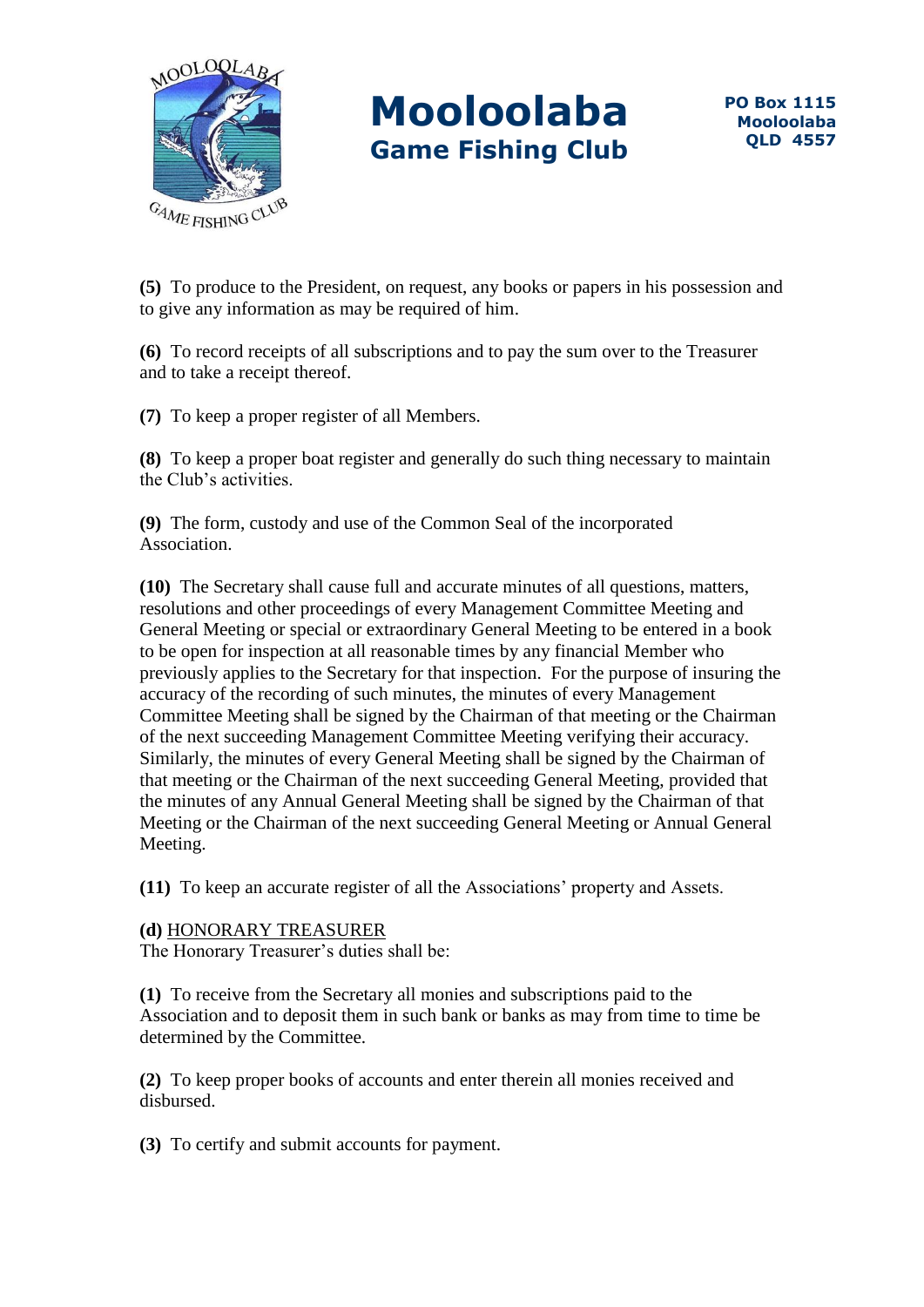

**(3a)** Have custody of the books, documents, instruments of title and securities of the Association.

**(4)** To pay all accounts which have been passed by the Committee and to obtain vouchers and receipts for all monies paid.

**(5)** At each regular Committee Meeting to lay on the table for inspection by the Committee, bank passbooks or balance sheets or bank deposit books written up to date and a balanced cash book statement of receipts and disbursements with reconciled opening and closing balances.

**(6)** To prepare a balance sheet at the close of each financial year and after each audit, submit it to the Annual General Meeting of the Association.

(7) And generally to do such things necessary for the proper control, administration and recording of the Association's financial transactions and position.

**(e)** CLUB CAPTAIN The club Captain's duties shall be:

**(1)** To be the Association Weighmaster.

**(2)** To keep proper books and records of fish captured.

**(3)** To keep proper records of all fish that are tagged and released.

**(4)** To officiate at all Association Competition and Weighins.

**(5)** To maintain in good order and working condition the Association's scales and to have them regularly serviced and Certified annually.

**(6)** To submit an annual report to the Annual General Meeting.

## **RULE 10 ANNUAL GENERAL OR GENERAL MEETINGS**

**10.1** The first general meeting shall be held at such time, not being less than one month nor more than three months after the incorporation of the Association, and at such place as the Management Committee may determine.

**10.2 (a)** The annual general meeting shall be held in June each year or alternatively within three months of the close of the financial year.

**(b)** The business to be transacted at every annual general meeting shall be –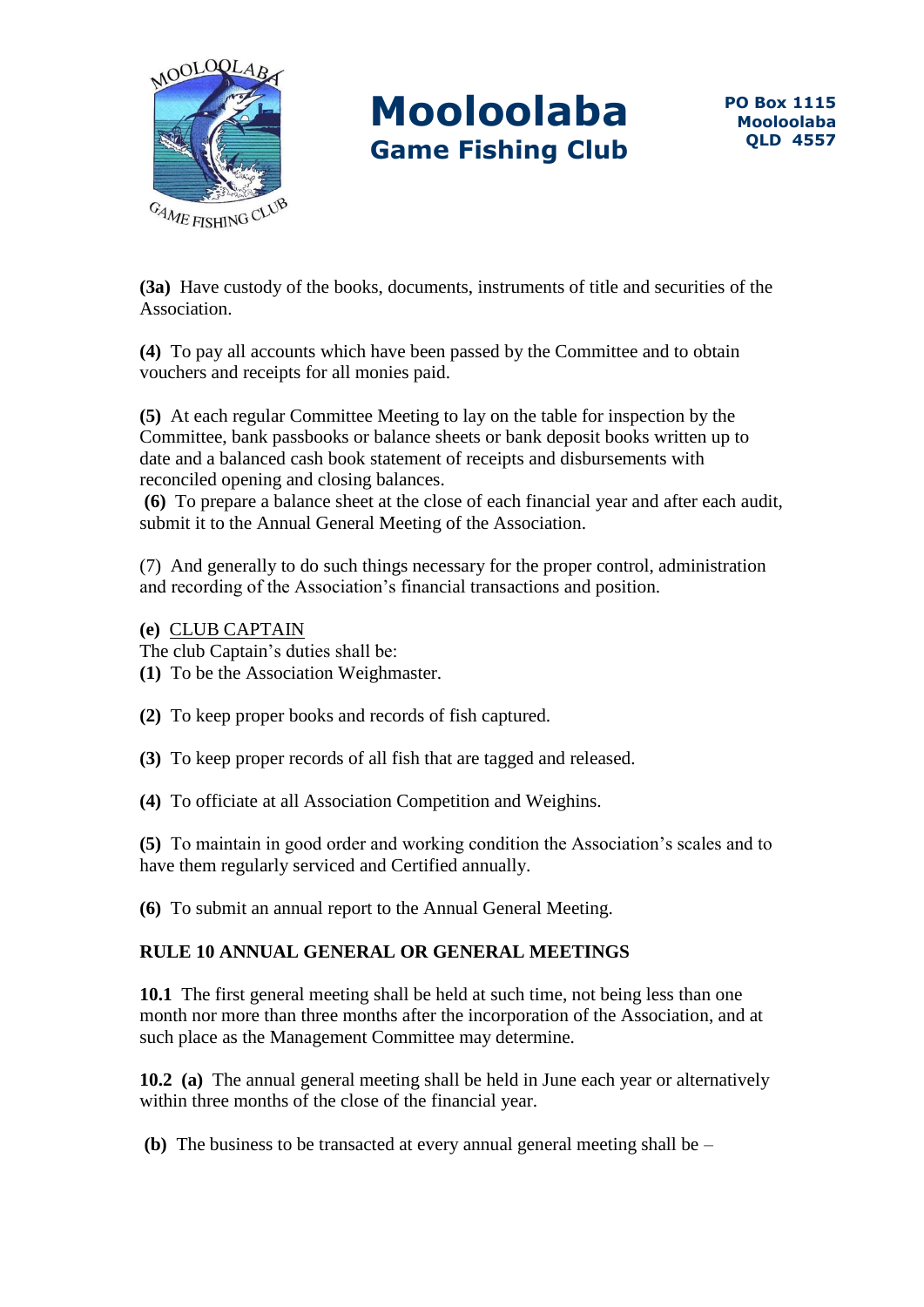

 **(1)** the receiving of the Management Committee's report and the statement of income and expenditure, assets and liabilities and mortgages, charges and securities affecting the property of the Association for the preceding financial year; and

 **(2)** the receiving of the auditor's report upon the books and accounts for the preceding financial year; and

 **(3)** the election of members of the Management Committee; and

 **(4)** the appointment of an auditor.

**10.3 (a**) The secretary shall convene a special or extraordinary general meeting –

**(1)** when directed to do so by the Management Committee; or

 **(2)** on the requisition in writing signed by not less than one-third of the Members presently on the Management Committee or not less than the number of Ordinary Members of the Association which equals double the number of Members presently on the Management Committee plus one; or

 **(3)** on being given notice in writing of an intention to appeal against the decision of the Management Committee to reject an application for membership or to terminate the membership of any person.

**( b)** A requisition mentioned in sub rule (a) (2) hereof shall clearly state the reasons why such special general meeting is being convened and the nature of the business to be transacted thereat.

**10.4 (a)** At any general meeting the number of Members required to constitute a quorum shall be double the number of Members presently on the Management Committee plus one.

**(b) (1)** No business shall be transacted at any general meeting unless a quorum of Members is present at the time when the meeting proceeds to business.

 **(2)** For the purposes of this rule "Member" includes a person attending as a proxy or as representing a corporation which is a Member.

**(c) (1)** If within half and hour from the time appointed for the commencement of a general meeting a quorum is not present, the meeting, if convened upon the requisition of Members of the Management Committee or the Association, shall lapse.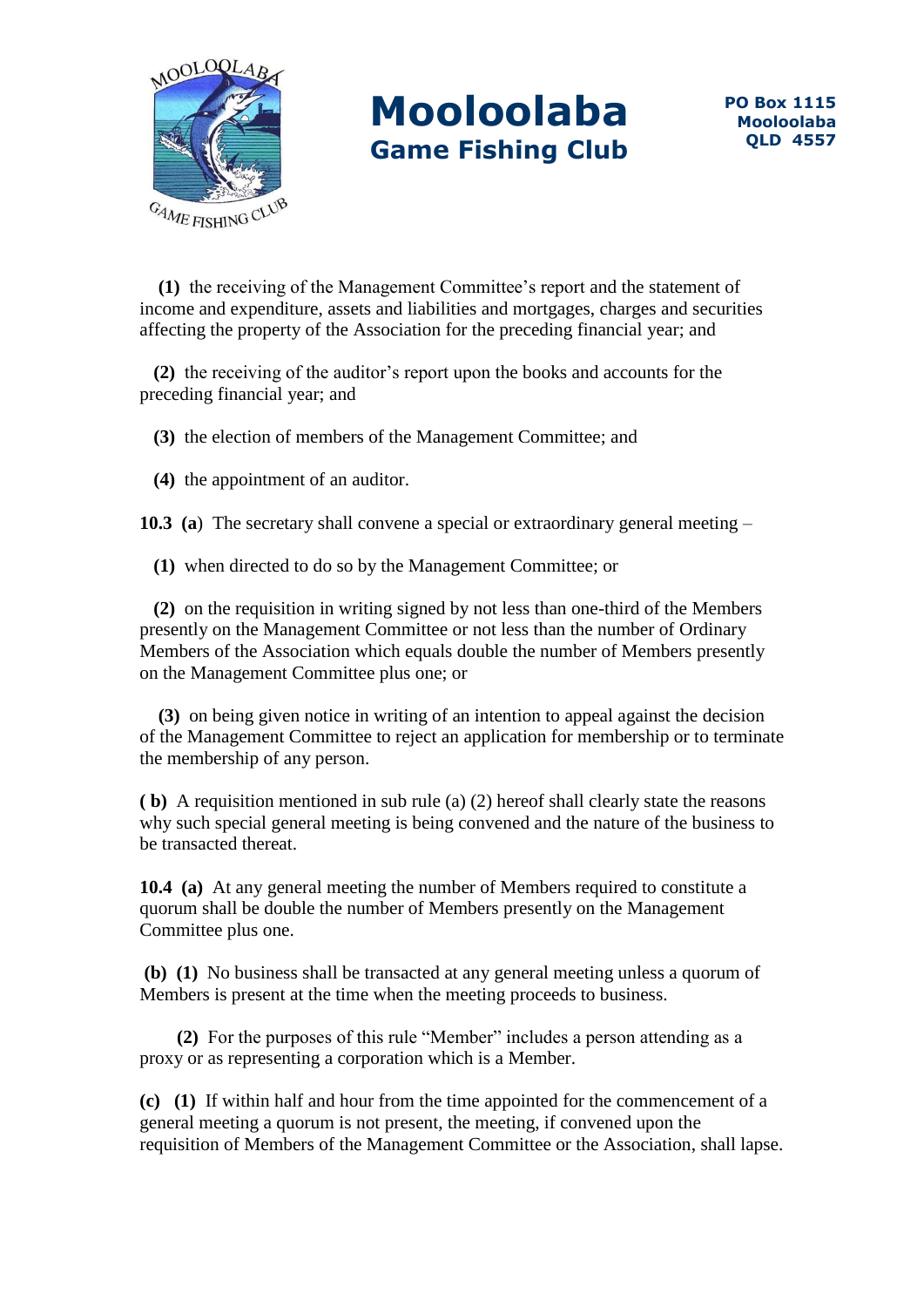

 (**2)** In any other case it shall stand adjourned to the same day in the next week at the same time and place, or to such other day and at such other time and place as the Management Committee may determine, and if at the adjourned meeting a quorum is not present within half and hour from the time appointed for the meeting, the Members then present shall be a quorum.

**(d)** The chairperson may, with the consent of any meeting at which a quorum is present (and shall if so directed by the meeting), adjourn the meeting from time to time and from place to place, but no business shall be transacted at any adjourned meeting other than the business left unfinished at the meeting from which the adjournment took place.

**(e)** When a meeting is adjourned for thirty (30) days or more, notice of the adjourned meeting shall be given as in the case of any original meeting.

**(f)** Save as aforesaid it shall not be necessary to give any notice of an adjournment or of the business to be transacted at an adjourned meeting.

**(g)** No business shall be transacted at any General Meeting which is of major importance in respect to the management, operation, financial wellbeing or Rule interpretation of the Club, or any other matter or thing of grave or weighty consequence in relation to the direction and wellbeing of the Club and in all such cases such matters must be referred firstly to the Management Committee for consideration on behalf of and for the wellbeing of the Club and failing a satisfactory resolution within a reasonable time then by referral to the Secretary to convene a special or extraordinary General Meeting to consider such matter or matters upon requisition in writing pursuant to Clause  $10.3$  (a) (2)

**10.5 (a)** The secretary shall convene all general meetings of the Association by giving not less than fourteen (14) days notice of any such meeting to the Members of the Association.

**(b)** The manner by which such notice shall be given shall be determined by the Management Committee.

**(c)** However, notice of any meeting convened for the purpose of hearing and determining the appeal of a Member against the rejection or termination of the Member's membership by the Management Committee, shall be given in writing.

**(d)** Notice of a general meeting shall clearly state the nature of the business to be discussed thereat.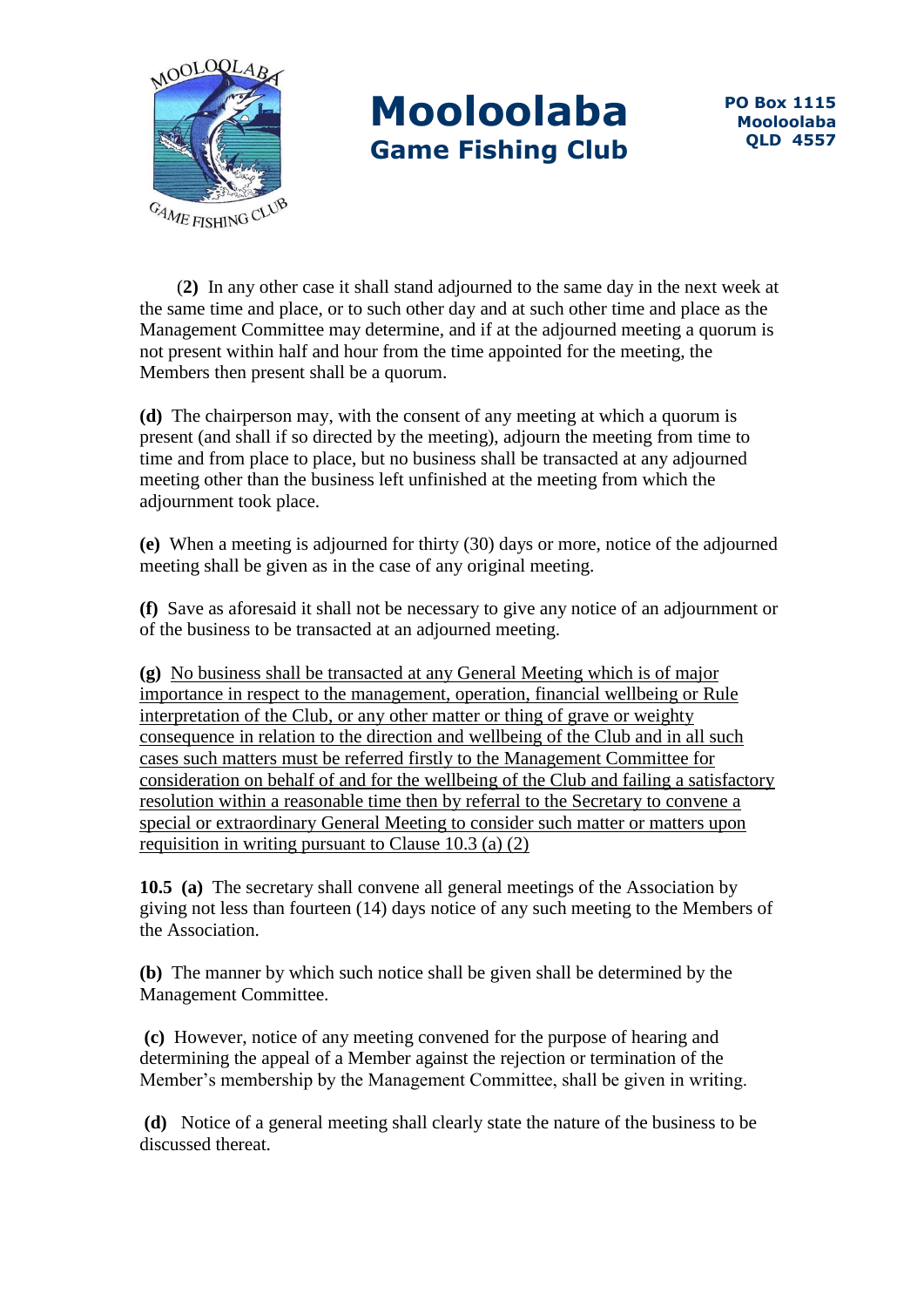

**10.6 (a)** Unless otherwise provided by these rules, at every general meeting-

 **(1)** the president shall preside as chairperson, or if there is no president, or if the president is not present within fifteen minutes after the time appointed for the holding of the meeting or is unwilling to act, the Vice-President shall be the chairperson or if the Vice-President is not present or is unwilling to act then the Members present shall elect one of their number to be chairperson of the meeting;

 **(2)** the chairperson shall maintain order and conduct the meeting in a proper and orderly manner;

 **(3)** every question, matter or resolution shall be decided by a majority of votes of the Members present;

 **(4)** every Member present shall be entitled to one vote and in the case of an equality of votes the chairperson shall have a second or casting vote,

 **(5)** however, no Member shall be entitled to vote at any general meeting if the Member's annual subscription is more than one month in arrears at eh date of the meeting;

 **(6)** voting shall be by show of hands or a division of Members, unless not less than one-fifth of the Members present demand a secret ballot or poll, in which event there shall be a secret ballot;

 **(7)** the chairperson shall appoint two Members to conduct the secret ballot in such manner as the chairperson shall determine and the result of the ballot as declared by the chairperson shall be deemed to be the resolution of the meeting at which the ballot was demanded:

 **(8)** a Member may vote in person or by proxy or by attorney and on a show of hands every person present who is a Member or a representative of a Member shall have one vote and in a secret ballot every Member present in person or by proxy or by attorney or other duly authorized representative shall have one vote;

 **(9)** the instrument appointing a proxy shall be in writing, in the common or usual form, under the hand of the appointor or of the appointor's attorney duly authorised in writing or, if the appointor is a corporation, either under seal or under the hand of an officer or attorney duly authorized;

 **(10)** a proxy may, but need not be a Member of the Association;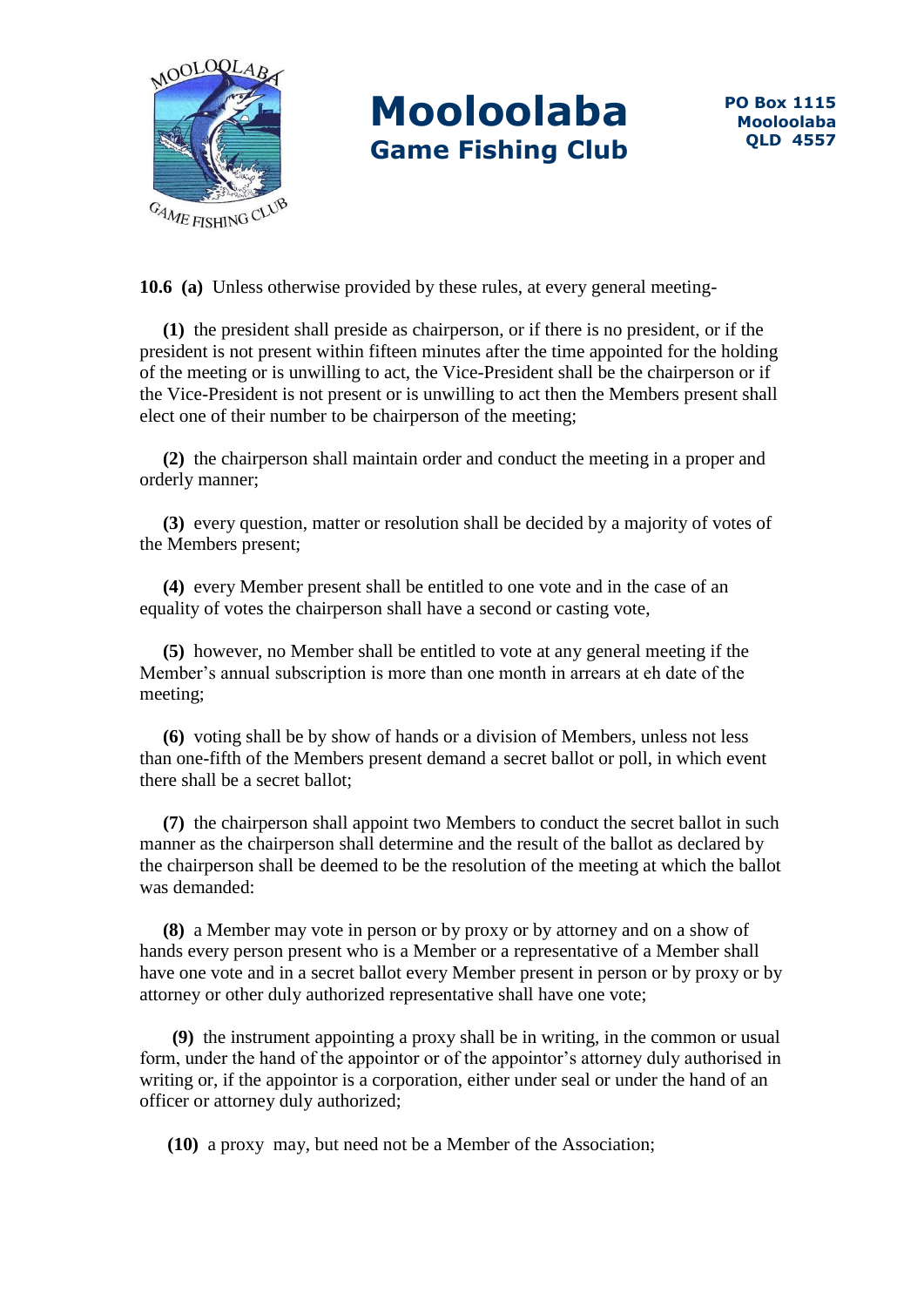

 **(11)** the instrument appointing a proxy shall be deemed to confer authority to demand or join in demanding a secret ballot;

 **(12)** where it is desired to afford Members an opportunity of voting for or against a resolution the instrument appointing a proxy shall be in the following form or a form as near thereto as circumstances permit –

ASSOCIATION; MOOLOOLABA GAME FISHING CLUB INC. I, of being a Member of the abovenamed Association, hereby appoint of , or failing the Member, of as my proxy to vote for me on my behalf at the (annual) general meeting of the Association, to be held on the day of

20 and at any adjournment thereof.

Signed this day of 20

Signature

,

This form is to be used \*in favour of/against the resolution.\*Strike out whichever is not desired. (Unless otherwise instructed, the proxy may vote as the proxy thinks fit.

; and

 **(13)** the instrument appointing a proxy shall be deposited with the secretary prior to the commencement of any meeting or adjourned meeting at which the person named in the instrument proposes to vote;

 **(14)** at any meeting (unless a secret ballot is demanded as aforesaid) a declaration by the Chairman that a resolution has been carried or carried by a particular majority or lost or not carried by a particular majority shall be conclusive; and

 **(15)** the secretary shall cause full and accurate minutes of all questions, matters and resolutions and other proceedings of every Management Committee meeting and general meeting to be entered in a book to be open for inspection at all reasonable times by any financial Member who previously applies to the secretary for that inspection.

**(b)** For the purposes of ensuring the accuracy of the recording of such minutes, the minutes of every Management Committee meeting shall by signed by the chairperson of that meeting or the chairperson of the next succeeding management committee meeting verifying their accuracy.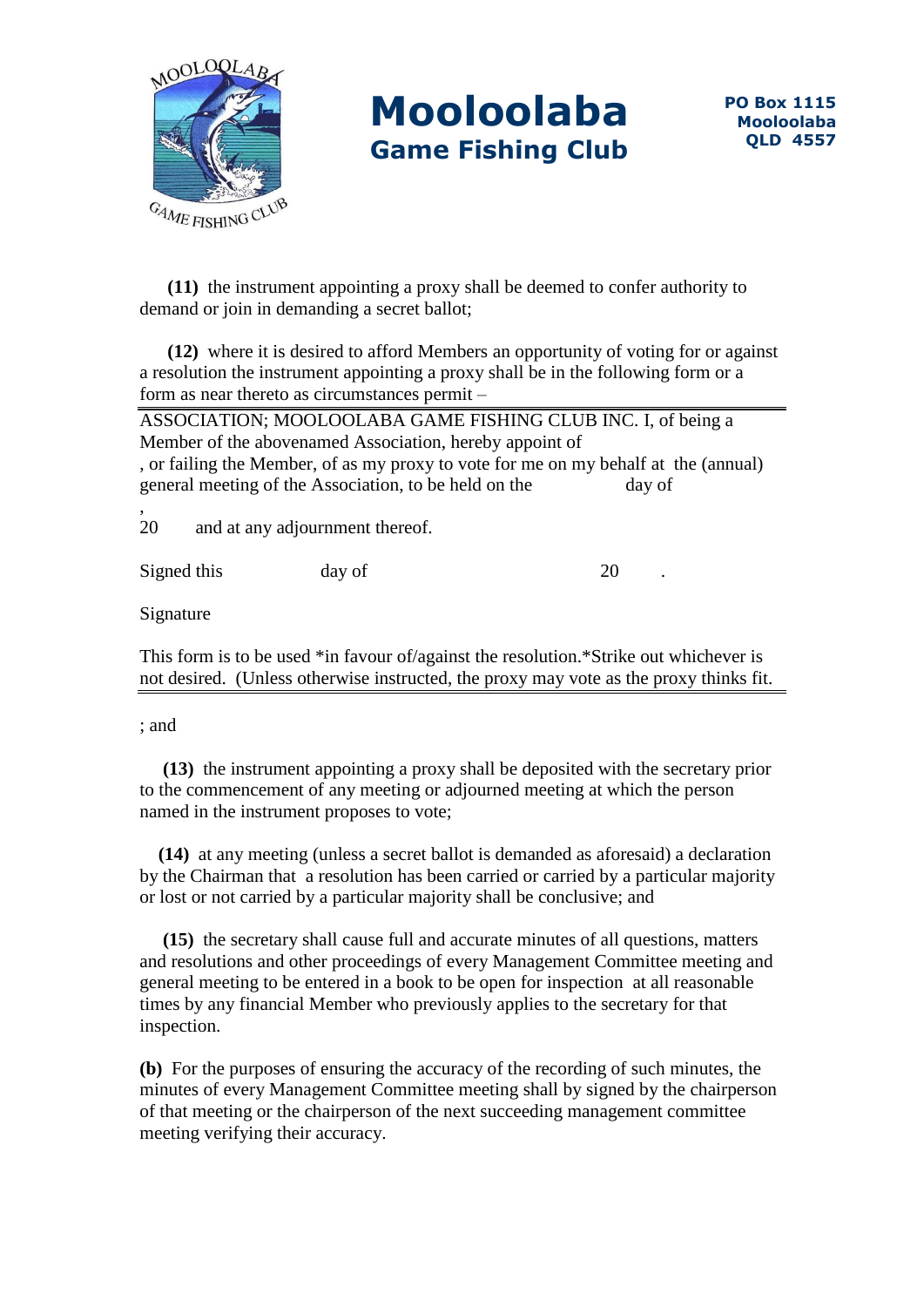

**(c)** Similarly, the minutes of every general meeting shall be signed by the chairperson of that meeting or the chairperson of the next succeeding general meeting.

**(d)** However, the minutes of any annual general meeting shall be signed by the chairperson of that meeting or the chairperson of the next succeeding general meeting or annual general meeting.

**10.7 (a) (1)** Each year at the Annual General Meeting the whole of the Management Committee shall retire from office but shall be eligible for re-election. The Committee to manage the affairs of the Association for the ensuing year shall be elected in the following manner;

 **(2)** The Chairman shall call nominations for the next years Committee at the monthly General Meeting of the Members in the month immediately prior to the Annual General Meeting of Members. Those persons so nominated should indicate at the time of nomination their intention to stand for election.

 **(3)** All eligible financial Members are to be notified, in writing, of the nominations received prior to the June General Meeting of Members.

**(b) (1)** At the Annual General Meeting of Members, and prior to the election of the Committee, the Chairman shall name those persons already nominated and call for further nominations from the floor.

 **(2)** If the number of candidates duly nominated does not exceed the number required to be elected, the candidates nominated shall be declared elected. But if the number of candidates nominated shall exceed the number required to be elected, a secret ballot shall be taken, in the aforementioned manner.

**(c)** Candidates for the positions of President, Vice-President, Secretary, Treasurer or Club Captain if defeated, become eligible for election to other positions in the Committee.

**(d)** Three Ordinary Members in addition to the above.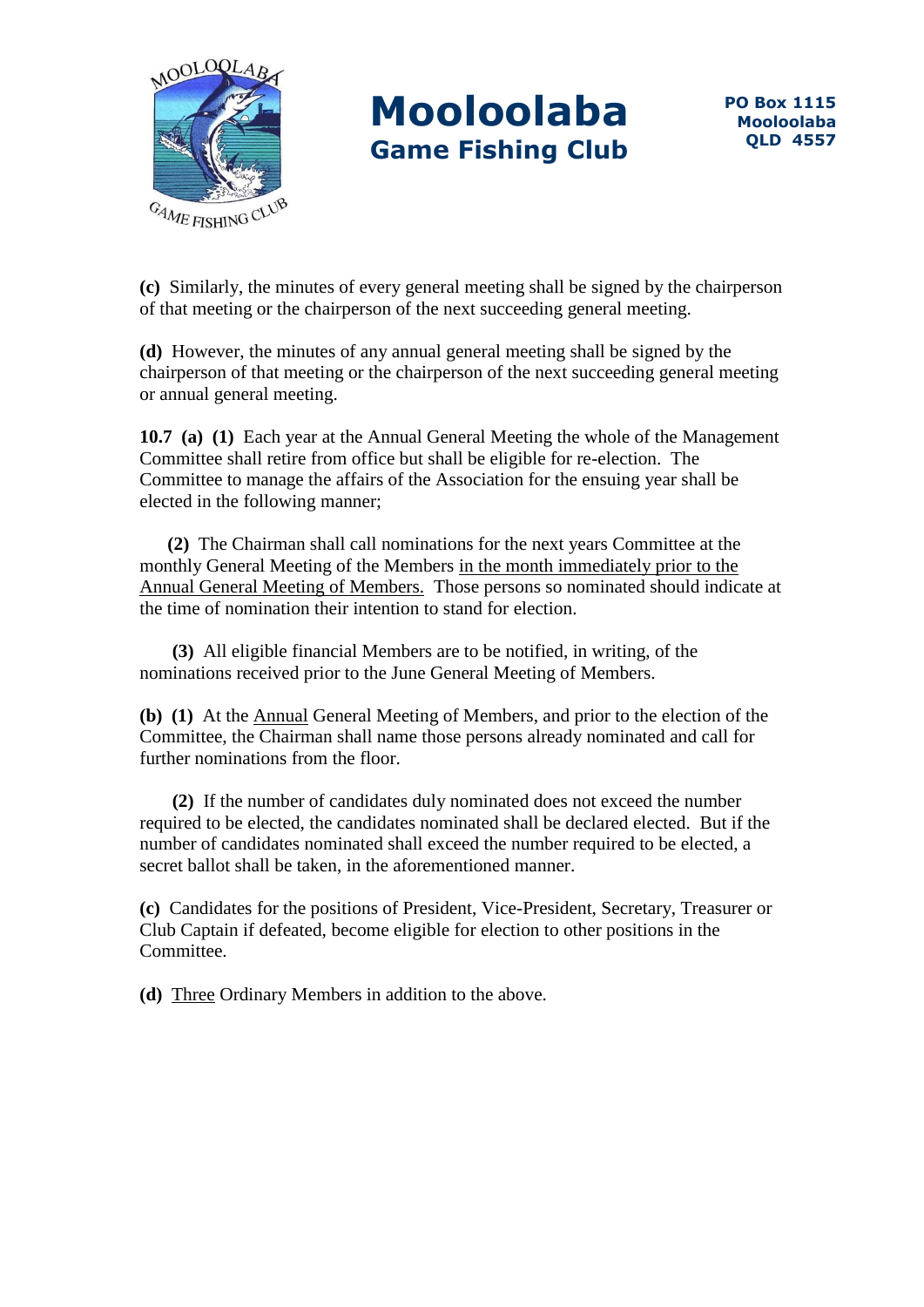

### **RULE 11 ACCOUNTS**

The Association shall open an account or accounts with such bank or banks as may be determined by the Committee. All accounts for payment shall firstly be submitted to the Committee and when passed for payment shall be paid by cheque signed by any two of the following: President, Vice-President, Honorary Secretary or Honorary Treasurer. A record of receipts and disbursements shall be audited each year and a properly audited and certified balance sheet shall be submitted to the Annual General Meeting each year. The Committee, when surplus funds are available, may invest any money it deems fit in authorized trustee investments.

## **RULE 12 NOTICES**

Notices required to be given under these rules, unless otherwise specified, shall be in writing and shall be served on the Members either personally or by post to the address of Members as shown in the Register of Members.

### **RULE 13 WINDING UP**

The Association my be dissolved by a Special General Meeting convened for that purpose, the quorum for which shall not be less than half the financial Members being present in person.

**(a)** The resolution shall be determined by a seventy-five percent majority of Members present and entitled to vote.

**(b)** If the Association shall be wound up in accordance with the provisions of the Associations Incorporation Act 1901, and there reaming, after satisfaction of all its debts and liabilities, any property whatsoever, the same shall not be paid to or distributed among the Members of the Association, but shall be given or transferred to some other institution or institutions having objects similar to the objects of the Association, and which shall prohibit the distribution of its or their income and property among its or their members to an extent at least as great as is imposed on the Association under or by virtue of Rule 15 (10), such institution or institutions to be determined by the Members of the Association.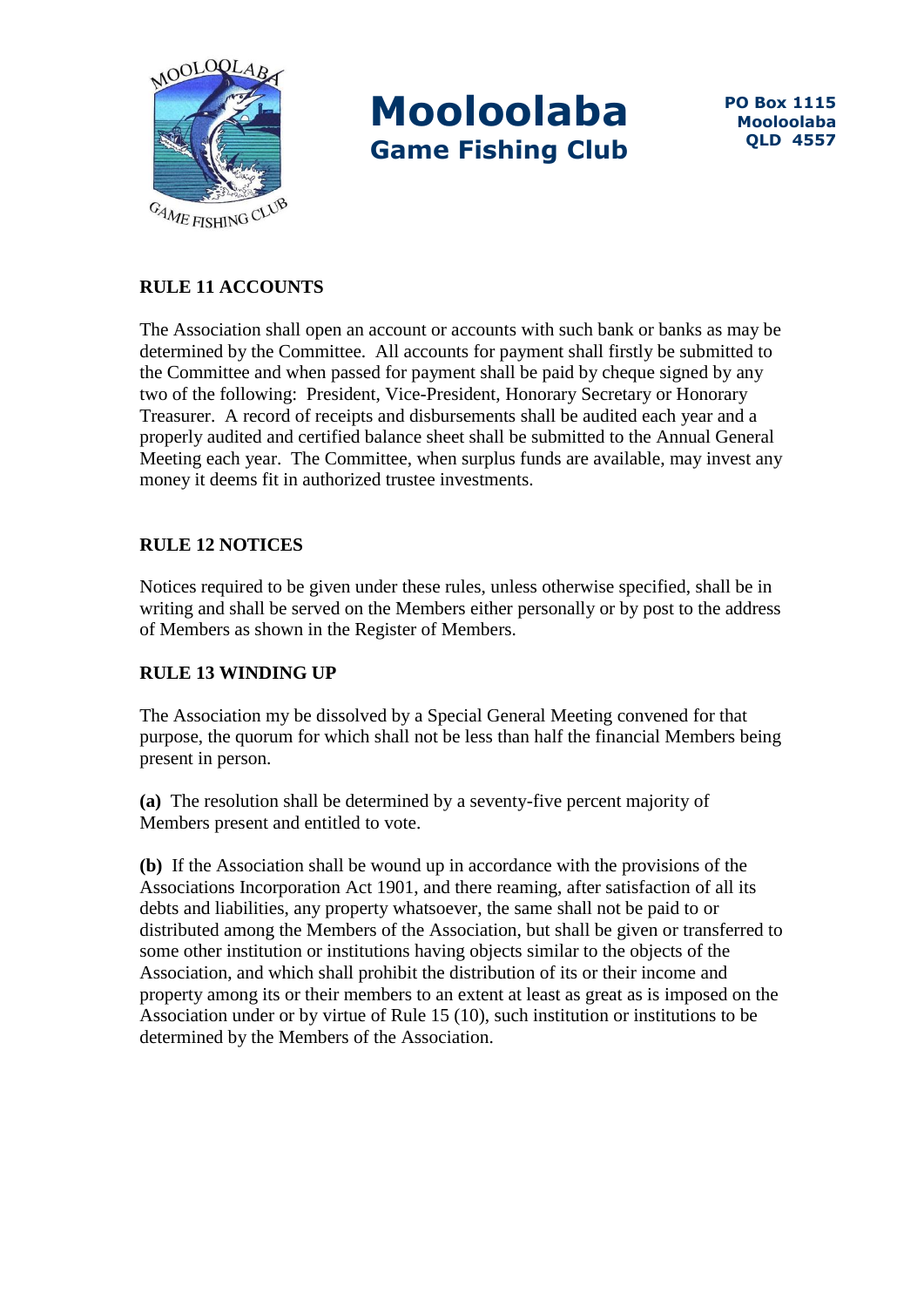

## **RULE 14 ALTERATION OF RULES**

Subject to the provisions of the Associations Incorporations Act 1982, these Rules may be amended, rescinded or added to from time to time by a special resolution carried at any General meeting: provided that no such amendment, rescission or addition shall be valid unless same shall have been previously submitted to and approved by the Chief Executive of the Department administering the Act.

## **RULE 15 ASSETS AND INCOME – FUNDS AND ACCOUNTS**

**15.1** The funds of the Association shall be banked in the name of the Association in such bank as the Management Committee may from time to time direct.

**15.2** Proper books and accounts shall be kept and maintained either in written or printed form in the English language showing correctly the financial affairs of the Association and the particulars usually shown in books of a like nature.

**15.3** All monies shall be banked as soon as practicable after receipt thereof.

**15.4** All amounts of twenty dollars or over shall be paid by cheque signed by any two of the President, Secretary, Treasurer or other Committee Member authorized from time to time by the Management Committee.

**15.5** Cheques shall be crossed "Not Negotiable" except those in payment of wages, allowances or petty cash recoupments which may be open.

**15.6** The Management Committee shall determine the amount of petty cash which shall be kept on the impress system.

**15.7** All expenditure shall be approved or ratified at a Management Committee meeting or general meeting, or special or extraordinary meeting.

**15.8** As soon as practicable after the end of each financial year the Treasurer shall cause to be prepared a statement containing particulars of –

**(a)** the income and expenditure of the financial year just ended: and

**(b)** the assets and liabilities and of all mortgages, charges and securities affecting the property of the Association at the close of that year.